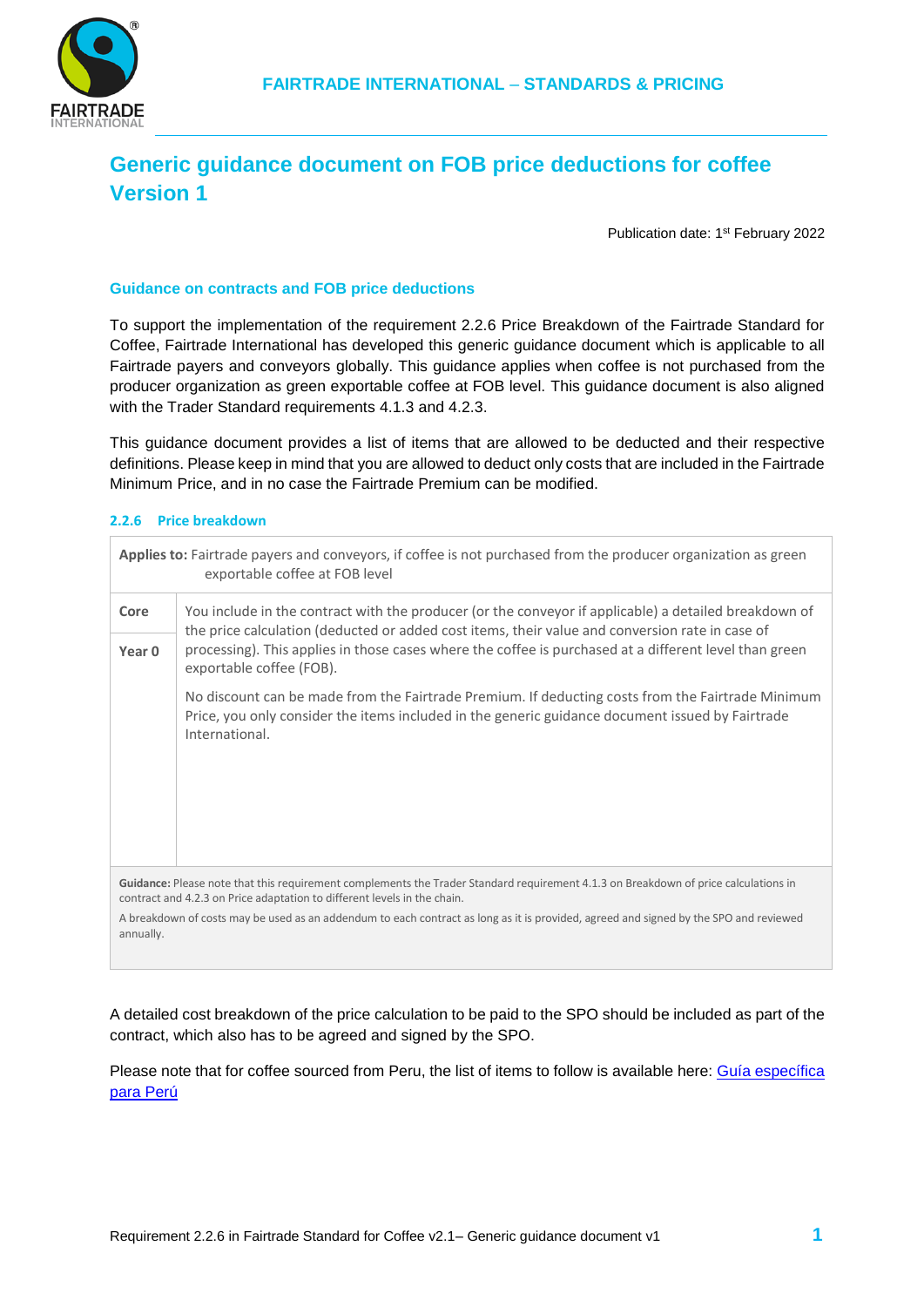

In the case of coffee contracts, it is necessary to indicate the following:

| <b>Contract details</b>                             | <b>Description</b>                           |
|-----------------------------------------------------|----------------------------------------------|
| Form in which the coffee is purchased from the      | Defines where the responsibility of the      |
| SPO – where ownership changes from the SPO to       | SPO ends                                     |
| the exporter                                        |                                              |
| Humidity level of coffee purchased (indicate %)     | Defines the stage at which the coffee is     |
|                                                     | purchased                                    |
| Real yield of green coffee (indicate %), detailing: | Defines the stage at which the coffee is     |
| parchment to green coffee, parchment to green       | purchased, this is normally indicated in the |
| exportable coffee. Indicate destination and         | milling report.                              |
| purchase conditions of second and third level       |                                              |
| quality coffees.                                    |                                              |
| Place of delivery and party responsible             | Defines who assumes the transport costs      |
| Detail and cost of services delivered to the SPO    | Details all additional costs that the SPO    |
|                                                     | assumes                                      |

## **List of allowed items to be deducted**

Contracts should have clarity on the services and responsibilities for easy identification of the items to be deducted from the Fairtrade FOB price for coffee. The exhaustive items listed below are the only cost items that can be deducted or added. Only the items which will be deducted should be listed. Items in the table below which are not deducted, do not need to be reported.

Please note that for coffee sourced from Peru, the list of items to follow is available here: Guía específica [para Perú](https://files.fairtrade.net/standards/Coffee_Guidance_Peru_FOB-Price-Deduction_SP.pdf)

| <b>Items</b>                                                       | Definition of items to be deducted*                                                                                                                                                                                                                |
|--------------------------------------------------------------------|----------------------------------------------------------------------------------------------------------------------------------------------------------------------------------------------------------------------------------------------------|
| <b>Transport to processing facilities costs</b>                    |                                                                                                                                                                                                                                                    |
| Transport                                                          | This is the cost directly associated with coffee transport<br>from the SPO to the processing facility of the exporter<br>of a third party contracted by the exporter.                                                                              |
| <b>Transit loss</b>                                                | This is the cost directly associated with loss of coffee<br>volume during the transport to processing facilities. The<br>value of coffee volume loss, as well as any monetary<br>losses from the transit should be indicated here.                 |
| Loading and Off-loading                                            | This is the cost of loading and discharge of coffee for<br>transport at processing facilities.                                                                                                                                                     |
| Insurance                                                          | This is the cost of the insurance certificate which covers<br>the coffee from the farm or the cooperative's<br>warehouse to the designated processing facilities. The<br>details on loading and off-loading locations should be<br>indicated here. |
| Others (associated with the transport to<br>processing facilities) | This is the costs of other items directly associated with<br>coffee transport to the processing facilities. Supporting<br>documents should be included here.                                                                                       |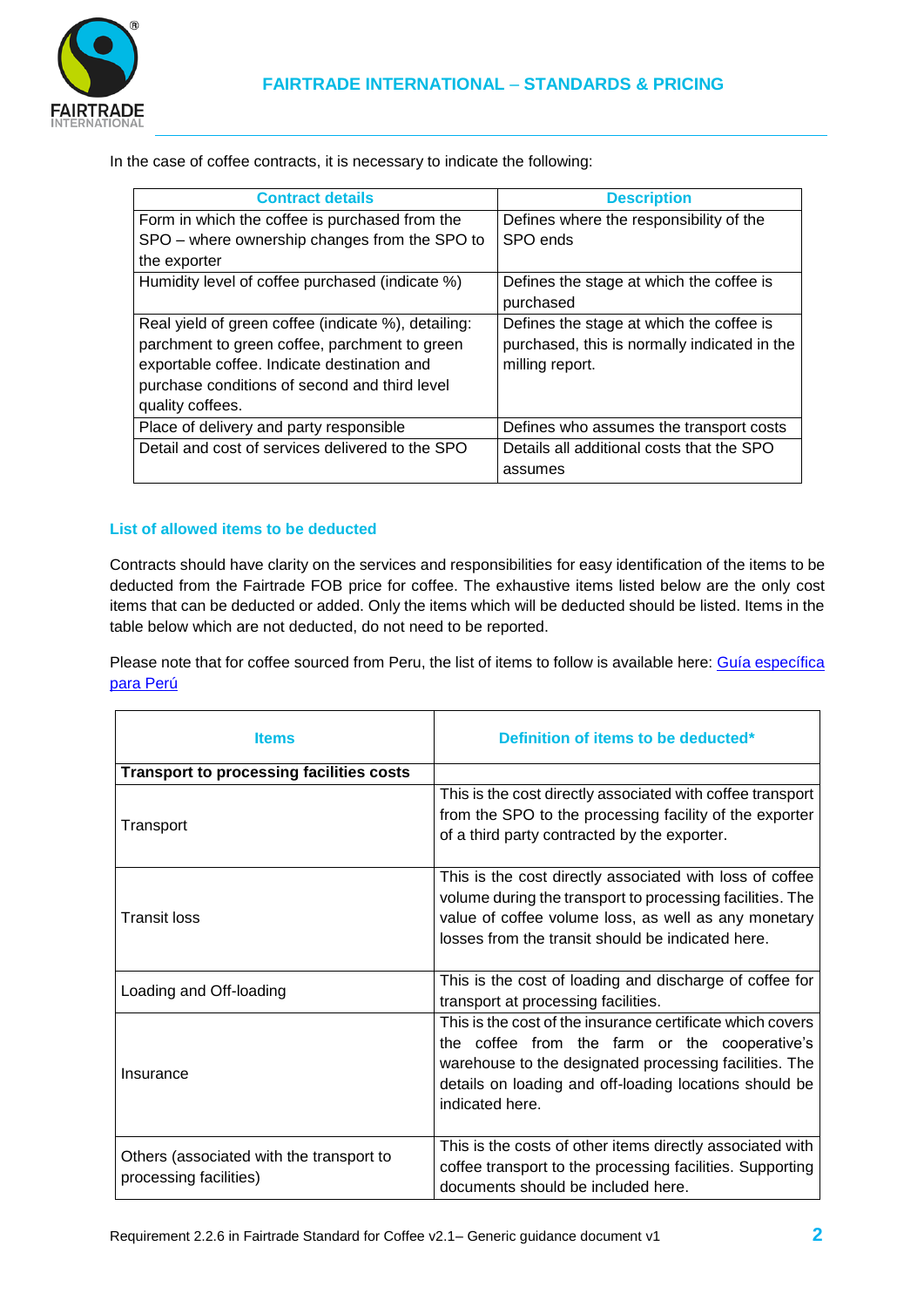

| <b>Processing costs</b>                                  |                                                                                                                                                                                                                                                                                                                                                    |
|----------------------------------------------------------|----------------------------------------------------------------------------------------------------------------------------------------------------------------------------------------------------------------------------------------------------------------------------------------------------------------------------------------------------|
| Processing                                               | This is the cost from transforming Fairtrade produced<br>coffee (dried cherry, parchment and any other form<br>different from green coffee) into green coffee.                                                                                                                                                                                     |
| Processing loss                                          | This is the cost directly associated with loss of coffee<br>volume during coffee processing. The value of coffee<br>volume loss, as well as any monetary losses from the<br>processing loss should be indicated here. Volume loss<br>may be attributed to natural materials recollected with<br>the coffee, such as rocks, sticks or other debris. |
| Drying                                                   | This is the cost of the process to reduce coffee<br>moisture. This may be done naturally (i.e. sun dried) or<br>mechanically.                                                                                                                                                                                                                      |
| <b>Bags</b>                                              | Refers to the cost of the bags which carry the coffee.                                                                                                                                                                                                                                                                                             |
| Labelling                                                | This is the cost associated with labelling coffee bags.<br>Labels are stamped on coffee bags and indicate<br>information such as country, certification, ICO export<br>number or other.                                                                                                                                                            |
| Storage                                                  | This is the cost of coffee storage for processing.                                                                                                                                                                                                                                                                                                 |
| Others (associated with the processing of<br>the coffee) | These are the costs of other items directly associated<br>with coffee processing. Supporting documents should<br>be included here.                                                                                                                                                                                                                 |
| <b>Export costs</b>                                      |                                                                                                                                                                                                                                                                                                                                                    |
| Transport to port                                        | This is the cost directly associated with<br>the<br>transportation of coffee to port.                                                                                                                                                                                                                                                              |
| <b>Transit loss</b>                                      | This is the cost associated with loss of coffee volume<br>during transportation to port. The value of coffee<br>volume lost per bag and in total should be indicated.<br>Costs should be calculated according to the unit of<br>measurement relevant in the contract.                                                                              |
| Loading and Off-loading                                  | This is the cost of loading and discharge of coffee for<br>transport at port.                                                                                                                                                                                                                                                                      |
| Insurance                                                | Cost of the insurance certificate which covers the<br>coffee from loading in the processing facilities, until the<br>coffee is loaded onto a vessel at the location stipulated<br>in the contract. The details on loading and off-loading<br>location points should be stipulated here.                                                            |
| Customs and handling                                     | These are export costs associated with the preparation<br>and delivery of documents related to terminal handling<br>charges, export license or other needed authorization<br>to export.                                                                                                                                                            |
| Sample                                                   | This is the cost of coffee sampling, including<br>operational costs, labor required in this process and<br>mailing of samples                                                                                                                                                                                                                      |
| Taxes                                                    | This refers to the cost of any duties or taxes imposed<br>in the country of export.                                                                                                                                                                                                                                                                |
| Others (associated with the export of the<br>coffee)     | Those are costs of other items directly associated with<br>coffee exports. The element others with its support<br>documents should be included here. Marketing costs<br>and cost related to trade and marketing events are not<br>allowed to be included for deductions.                                                                           |